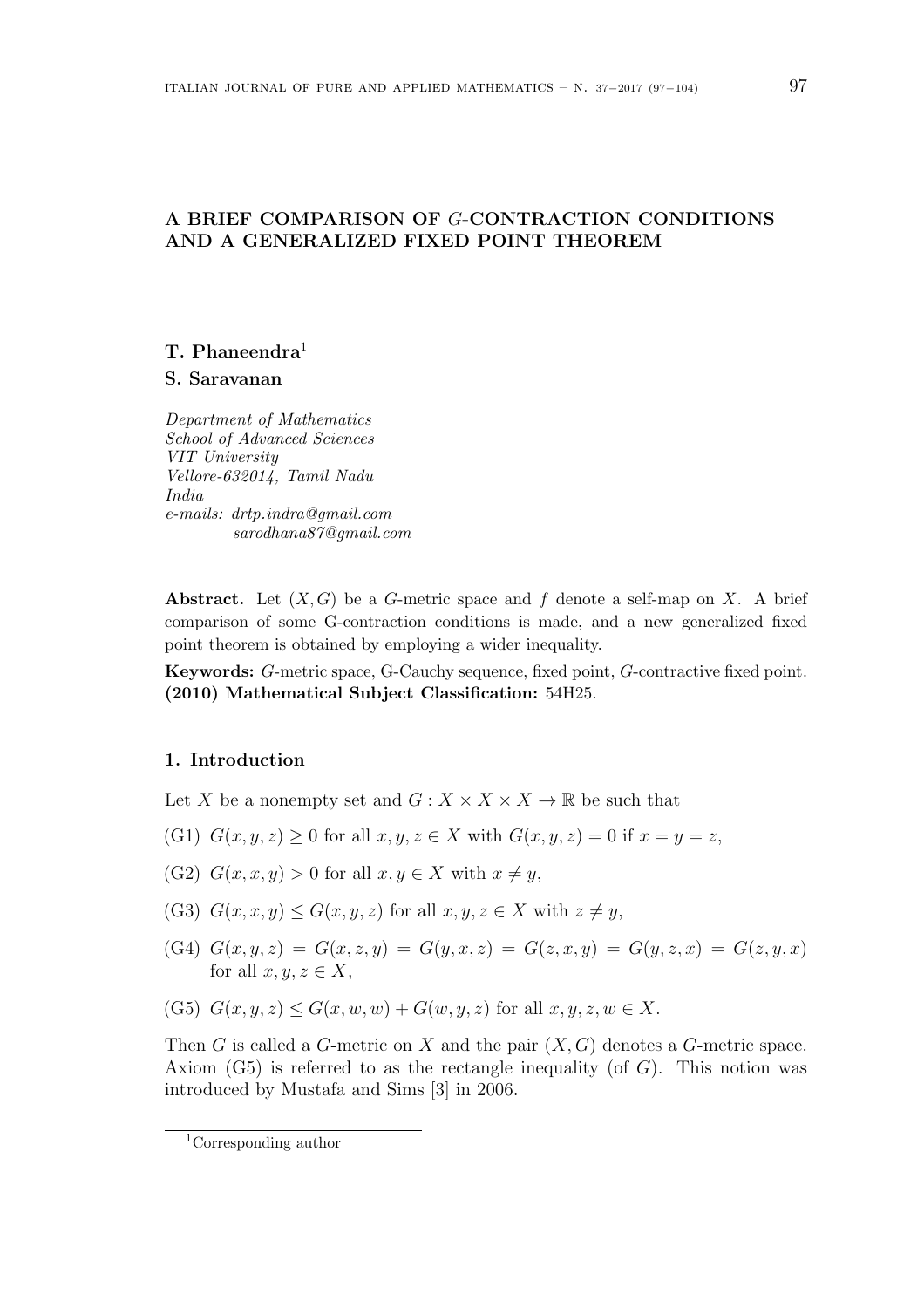It is easily seen that

(1.1) 
$$
G(x, y, y) \le 2G(x, x, y) \text{ for all } x, y \in X.
$$

We use the following notions, developed in [3]:

Let  $(X, G)$  be a *G*-metric space. A *G*-ball in *X* is defined by

 $B_G(x_0, r) = \{ y \in X : G(x_0, y, y) < r \}.$ 

It is easy to see that the family of all *G*-balls forms a base topology, called the *G*metric topology  $\tau(G)$  on *X*. A sequence  $\langle x_n \rangle_{n=1}^{\infty} \subset X$  is said to be *G*-*convergent* with limit  $p \in X$ , if it converges to  $p$  in  $\tau(G)$ . A sequence  $\langle x_n \rangle_{n=1}^{\infty}$  in a *G*-metric space  $(X, G)$  is said to be *G*-Cauchy, if lim *n,m→∞*  $G(x_n, x_m, x_m) = 0$ . The space X is said to be *G*-complete, if every *G*-Cauchy sequence in *X* converges in it.

**Definition 1.1** Let  $(X, G)$  be a *G*-metric space. A set  $S \subset X$  is said to be *G*-bounded or simply bounded, if there exists a positive number *M* such that  $G(x, y, z) < M$  for all  $x, y, z \in S$ . Note that if *S* is *G*-bounded, then its diameter  $\delta(S) = \sup\{G(x, y, z) : x, y, z \in S\}$  is finite.

**Definition 1.2** A self-map  $f$  on a  $G$ -metric space  $(X, G)$  is  $G$ -continuous at a point  $p \in X$ , if  $f^{-1}(B_G(fp, r)) \in \tau(G)$  for all  $r > 0$ , and  $f$  is *G*-continuous on  $X$ , if it is *G*-continuous at every  $p \in X$ .

**Lemma 1.1** *A self-map f on a G-metric space* (*X, G*) *is G-continuous at a point*  $p \in X$  *if and only if the sequence*  $\langle fp_n \rangle \frac{\infty}{n=1} \subset X$  *G*-converges to  $fp$  whenever  $\langle p_n \rangle \frac{\infty}{n=1}$  *is a sequence in X which G-converges to fp.* 

#### **2. A brief comparison**

Mohanta [1] proved a pair of results which are given below:

**Theorem 2.1** *Let* (*X, G*) *be a complete G-metric space and f, a self-map on X satisfying*

(2.1) 
$$
G(fx, fy, fz) \le aG(x, y, z) + bG(x, fx, fx) + cG(y, fy, fy) + dG(z, fz, fz)
$$

$$
+ e \max \{G(x, fy, fy), G(y, fx, fx), G(y, fz, fz), G(z, fy, fy), G(z, fx, fx), G(x, fz, fz)\} \text{ for all } x, y, z \in X,
$$

*where*  $a, b, c, d, e \geq 0$  *with*  $a+b+c+d+2e \leq 1$ . Then f has a unique fixed point  $p$ *and f is G-continuous at p.*

**Theorem 2.2** *Let* (*X, G*) *be a complete G-metric space and f, a self-map on X satisfying*

(2.2)  
\n
$$
G(fx, fy, fz) \le a[G(x, fy, fy) + G(y, fx, fx)] + b[G(y, fz, fz) + G(z, fy, fy)] + c[G(x, fz, fz) + G(z, fx, fx)] + dG(x, y, z) + e \max \{G(x, fx, fx), G(y, fy, fy), G(z, fz, fz)\}
$$
\n
$$
for all x, y, z \in X,
$$

*where*  $a.b,c,d,e \geq 0$  *with*  $2a + 2b + 2c + d + 2e < 1$ . Then f has a unique fixed *point p and f is G-continuous at p.*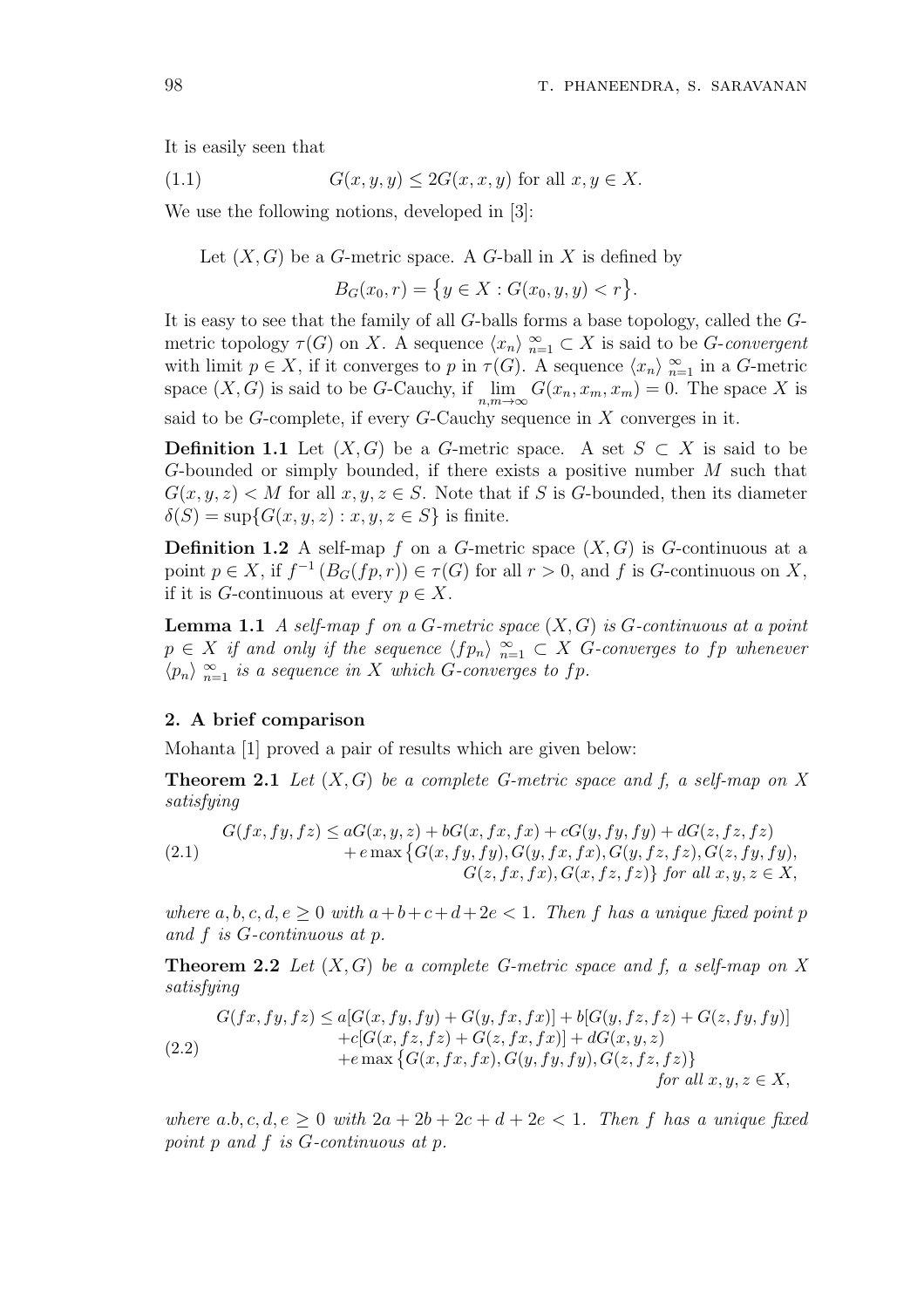The case  $e = 0$  of Theorem 2.1 gives that of Mustafa et al [2], while with  $d = e = 0$ and  $a+b+c=k$ , Theorem 2.2 reduces to the result proved by Mustafa and Sims [4].

**Theorem 2.3** *Let* (*X, G*) *be a complete G-metric space, f a self-map on X satisfying*

(2.3)  
\n
$$
G(fx, fy, fz) \leq k \max \{[G(x, fy, fy) + G(y, fx, fx) + G(z, fz, fz)], [G(y, fz, fz) + G(z, fy, fy) + G(x, fx, fx)], [G(z, fx, fx) + G(x, fz, fz) + G(y, fy, fy)]\}
$$
\n
$$
[G(x, fx, fx) + G(x, fz, fz) + G(y, fy, fy)]\}
$$
\n
$$
for all x, y, z \in X,
$$

where  $0 \leq k \leq 1/3$ . Then f will have a unique fixed point p and f will be  $G$ *continuous at p.*

and Vats et al [5] proved

**Theorem 2.4** *Suppose that* (*X, G*) *is a complete G-metric space, f a self-map on X satisfying the condition*

$$
G(fx, fy, fz) \le k \max \left\{ \begin{array}{l} G(x, fx, fx) + G(y, fy, fy) + G(z, fz, fz), \\ G(x, fy, fy) + G(y, fx, fx) + G(z, fy, fy), \\ G(x, fz, fz) + G(y, fz, fz) + G(z, fx, fx) \right\} \\ for all x, y, z \in X, \end{array} \right.
$$

*where*  $0 \lt k \lt 1/4$ *. Then*  $f$  *will have a unique fixed point*  $p$  *and*  $f$  *is continuous at p.*

Since  $\alpha + \beta + \gamma \leq 3 \max{\alpha, \beta, \gamma}$  for  $\alpha \geq 0$ ,  $\beta \geq 0$  and  $\gamma \geq 0$ , one can obtain the following generalizations respectively:

**Theorem 2.5** *Let* (*X, G*) *be a complete G-metric space and f denote a self-map on X satisfying*

(2.5) 
$$
G(fx, fy, fz) \leq k \max \{G(x, fy, fy), G(y, fx, fx), G(z, fz, fz), G(y, fz, fz), G(z, fx, fx), G(z, fx, fx), G(z, fx, fx), G(z, fx, fx), G(x, fz, fz), G(y, fy, fy)]\}
$$
  
for all  $x, y, z \in X$ ,

*where*  $0 \leq k \leq 1/9$ *. Then f has a unique fixed point p, and f is G-continuous at p.*

**Theorem 2.6** *Let* (*X, G*) *be a complete G-metric space, and f denote a self-map on X satisfying*

(2.6) 
$$
G(fx, fy, fz) \leq k \max \left\{ \begin{array}{l} G(x, fx, fx), G(y, fy, fy), G(z, fz, fz), \\ G(x, fy, fy), G(y, fx, fx), G(z, fy, fy), \\ G(x, fz, fz), G(y, fz, fz), G(z, fx, fx) \right\} \\ for all x, y, z \in X, \end{array} \right.
$$

*where*  $0 \leq k \leq 1/12$ *. Then f has a unique fixed point p, and f is G*-*continuous at p.*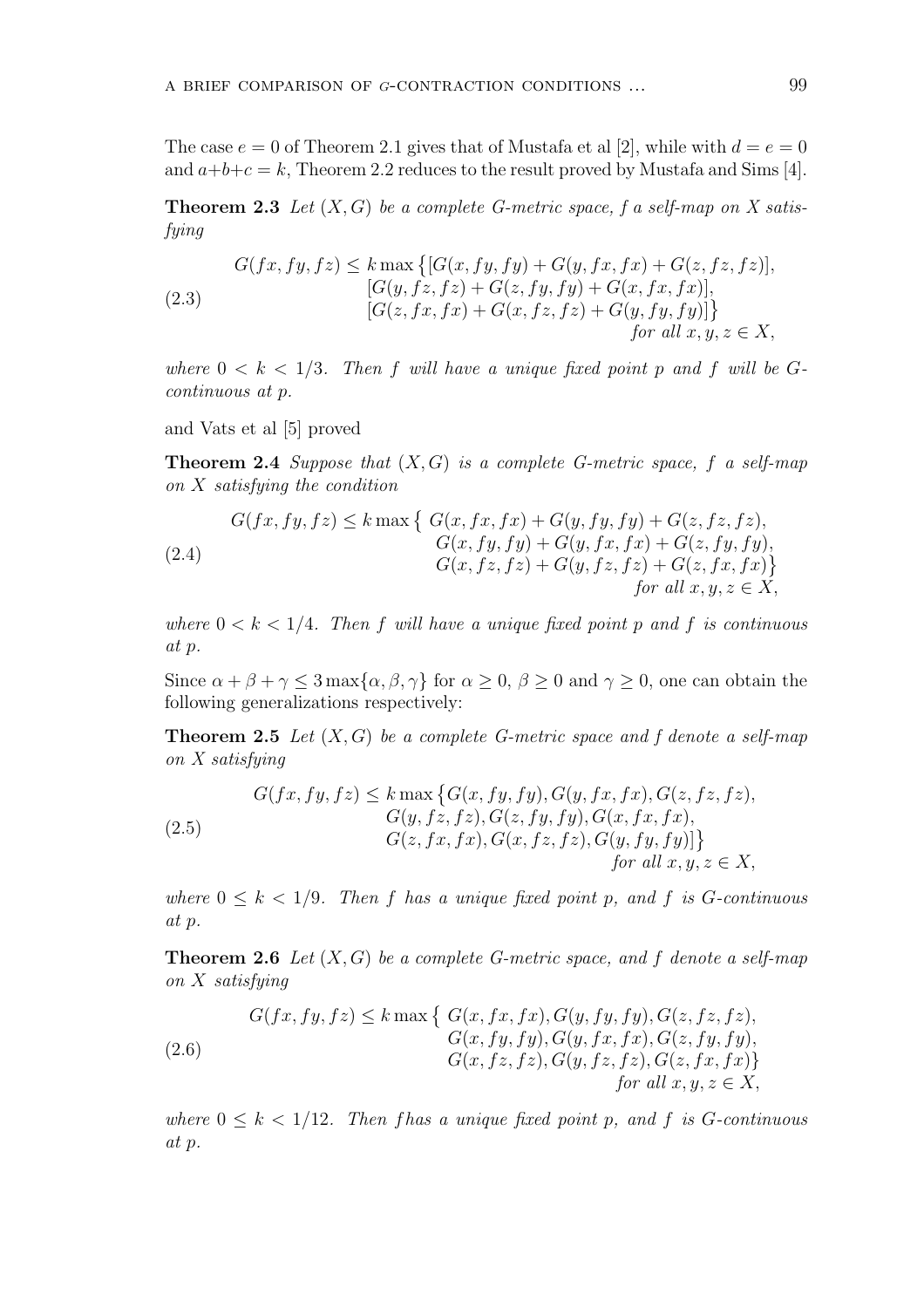In this paper, a nice generalization of Theorem 2.5 and Theorem 2.6 is obtained by employing a wider inequality.

#### **3. Main result**

Given  $x, y, z \in X$ , define  $D(x, y, z) = \max E_f(x, y, z)$ , where

(3.1) 
$$
E_f(x, y, z) = \left\{ G(f^i p, f^j q, f^k r) : 0 \le i, j, k \le 1; p, q, r \in \{x, y, z\} \right\}.
$$

It may be noted that  $E_f(x, y, z)$  has 36 elements.

Our main result is

**Theorem 3.1** *Let*  $(X, G)$  *be a G-metric space and*  $f : X \rightarrow X$  *satisfying the following inequality:*

(3.2) 
$$
G(fx, fy, fz) \leq c \max D(x, y, z) \text{ for all } x, y, z \in X,
$$

*where*  $0 < c < 1/3$ *. If X is G-complete, then f has a unique fixed point p and f is G-continuous at p.*

**Proof.** Writing  $x = x_{n-1}$ ,  $y = z = x_n$  in (3.2) and then simplifying, we get

$$
(3.3) \tG(x_n, x_{n+1}, x_{n+1}) = G(fx_{n-1}, fx_n, fx_n) \le cD(x_{n-1}, x_n, x_n) = cM,
$$

where

(3.4) 
$$
M = \max\{G(x_{n-1}, x_{n-1}, x_n), G(x_{n-1}, x_{n-1}, x_{n+1}),
$$

$$
G(x_{n-1}, x_n, x_n), G(x_{n-1}, x_n, x_{n+1}), G(x_{n-1}, x_{n+1}, x_{n+1})
$$

$$
G(x_n, x_n, x_{n+1}), G(x_n, x_{n+1}, x_{n+1})\}.
$$

On the other hand, taking  $x = y = x_{n-1}$ ,  $z = x_n$  in (3.2), one obtains similarly

$$
(3.5) \tG(x_n, x_n, x_{n+1}) \le cM,
$$

Therefore from (3.3) and (3.5), it follows that

$$
(3.6) \qquad \max\{G(x_n, x_{n+1}, x_{n+1}), G(x_n, x_n, x_{n+1})\} \le cM \text{ for all } n \ge 1.
$$

Now the following cases arise:

**Case (a).**  $M = G(x_{n-1}, x_{n-1}, x_n)$ . Then (3.6) implies that

$$
G(x_n, x_n, x_{n+1}) \le cG(x_{n-1}, x_{n-1}, x_n)
$$

which, by induction, gives

$$
G(x_n, x_n, x_{n+1}) \le c^n G(x_0, x_0, x_1)
$$
 for all  $n \ge 1$ .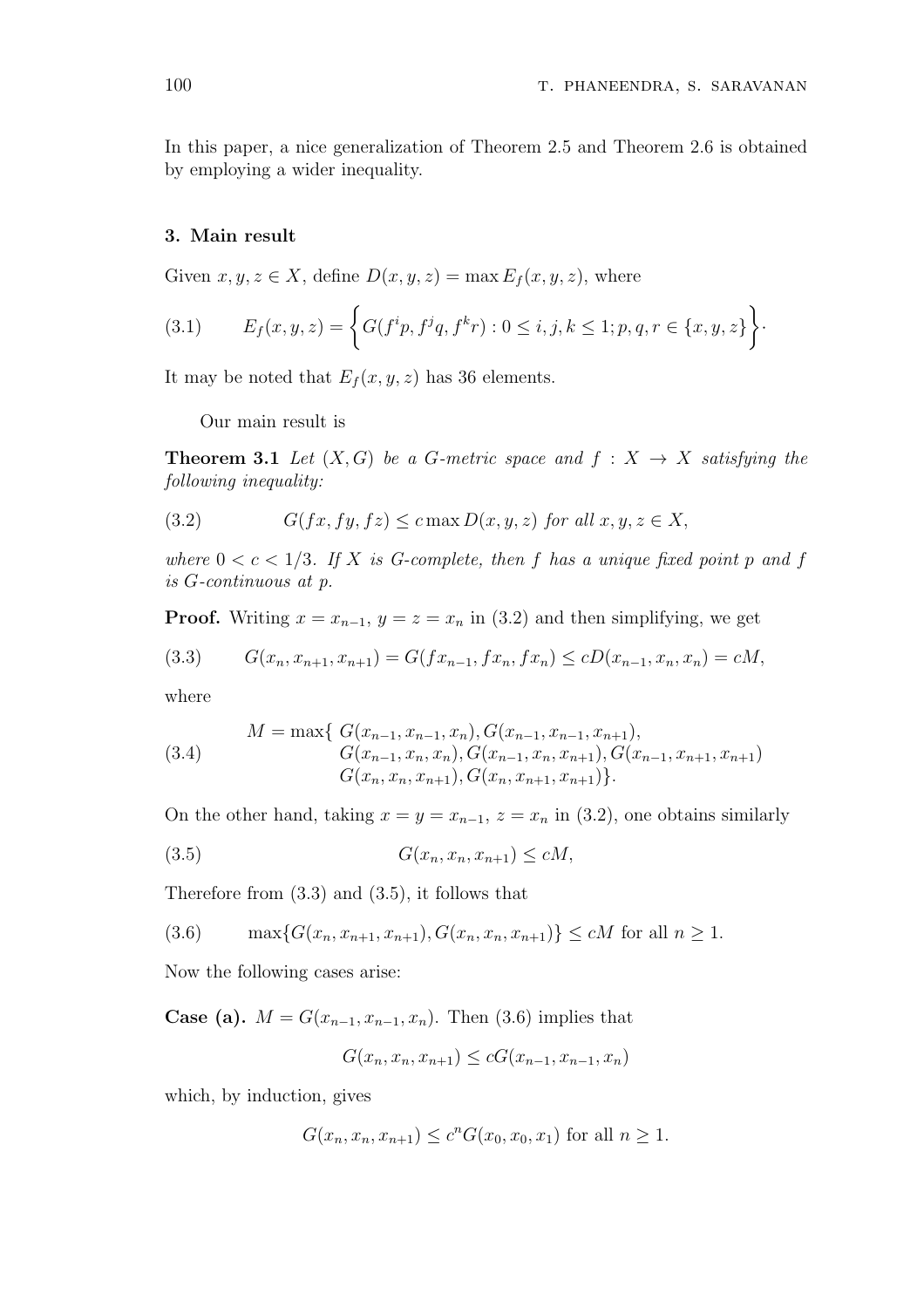Then for  $m > n$ , from the repeated application of the rectangle inequality, it follows that

$$
G(x_n, x_n, x_m)
$$
  
\n
$$
\leq \underbrace{G(x_n, x_n, x_{n+1}) + G(x_{n+1}, x_{n+1}, x_{n+2}) + \dots + G(x_{m-1}, x_{m-1}, x_m)}_{m-n \text{ terms}}
$$
  
\n
$$
\leq c^n \left(1 + c + \dots + c^{m-n-1}\right) G(x_0, x_0, x_1)
$$
  
\n
$$
\leq \frac{c^n}{1 - c} \cdot G(x_0, x_0, x_1) \to 0 \text{ as } m, n \to \infty.
$$

**Case (b).**  $M = G(x_{n-1}, x_{n-1}, x_{n+1})$ . Then (3.6) implies that

$$
G(x_n, x_n, x_{n+1}) \le cG(x_{n-1}, x_{n-1}, x_{n+1})
$$
  
\n
$$
\le c[G(x_{n-1}, x_{n-1}, x_n) + G(x_n, x_n, x_{n+1})]
$$
  
\n
$$
\le \left(\frac{c}{1-c}\right) G(x_{n-1}, x_{n-1}, x_n)
$$
  
\n...  
\n
$$
\le \left(\frac{c}{1-c}\right)^n G(x_0, x_0, x_1) \text{ for all } n \ge 1,
$$

Then for  $m > n$ , by the rectangle inequality, it follows that

$$
G(x_n, x_n, x_m) \le \frac{1}{1-c} \left(\frac{c}{1-c}\right)^n G(x_0, x_0, x_1) \to 0 \text{ as } m, n \to \infty.
$$

**Case (c).**  $M = G(x_{n-1}, x_n, x_n)$ . Then (3.6) implies that

$$
G(x_n, x_{n+1}, x_{n+1}) \le cG(x_{n-1}, x_n, x_n) \le \dots \le c^n G(x_0, x_1, x_1)
$$
 for all  $n \ge 1$ .

Then for  $m > n$ , we have

$$
G(x_n, x_m, x_m) \leq \left(\frac{c}{1-c}\right)^n \cdot G(x_0, x_1, x_1) \to 0 \text{ as } m, n \to \infty.
$$

**Case (d).**  $M = G(x_{n-1}, x_n, x_{n+1})$ . Then (3.6) and induction imply that

$$
G(x_n, x_n, x_{n+1}) \le \left(\frac{2c}{1-c}\right)^n G(x_0, x_0, x_1)
$$
 for all  $n \ge 1$ ,

Then for  $m > n$ , it follows that

$$
G(x_n, x_n, x_m) \leq \frac{1}{1-c} \left(\frac{2c}{1-c}\right)^n G(x_0, x_0, x_1) \to 0 \text{ as } m, n \to \infty.
$$

**Case (e).**  $M = G(x_{n-1}, x_{n+1}, x_{n+1})$  is similar to Case (b). For  $M=G(x_n, x_n, x_{n+1})$ , we see that  $G(x_n, x_n, x_{n+1})=0$ , while  $G(x_n, x_{n+1}, x_{n+1})=0$ if  $M = G(x_n, x_{n+1}, x_{n+1})$  for  $n \ge 1$ . Thus, from all these cases, we find that  $\langle x_n \rangle_{n=1}^{\infty}$  is *G*-Cauchy.

Since *X* is *G*-complete. We can find a point  $p \in X$  such that

(3.7) 
$$
\lim_{n \to \infty} x_n = \lim_{n \to \infty} f^n x_0 = p.
$$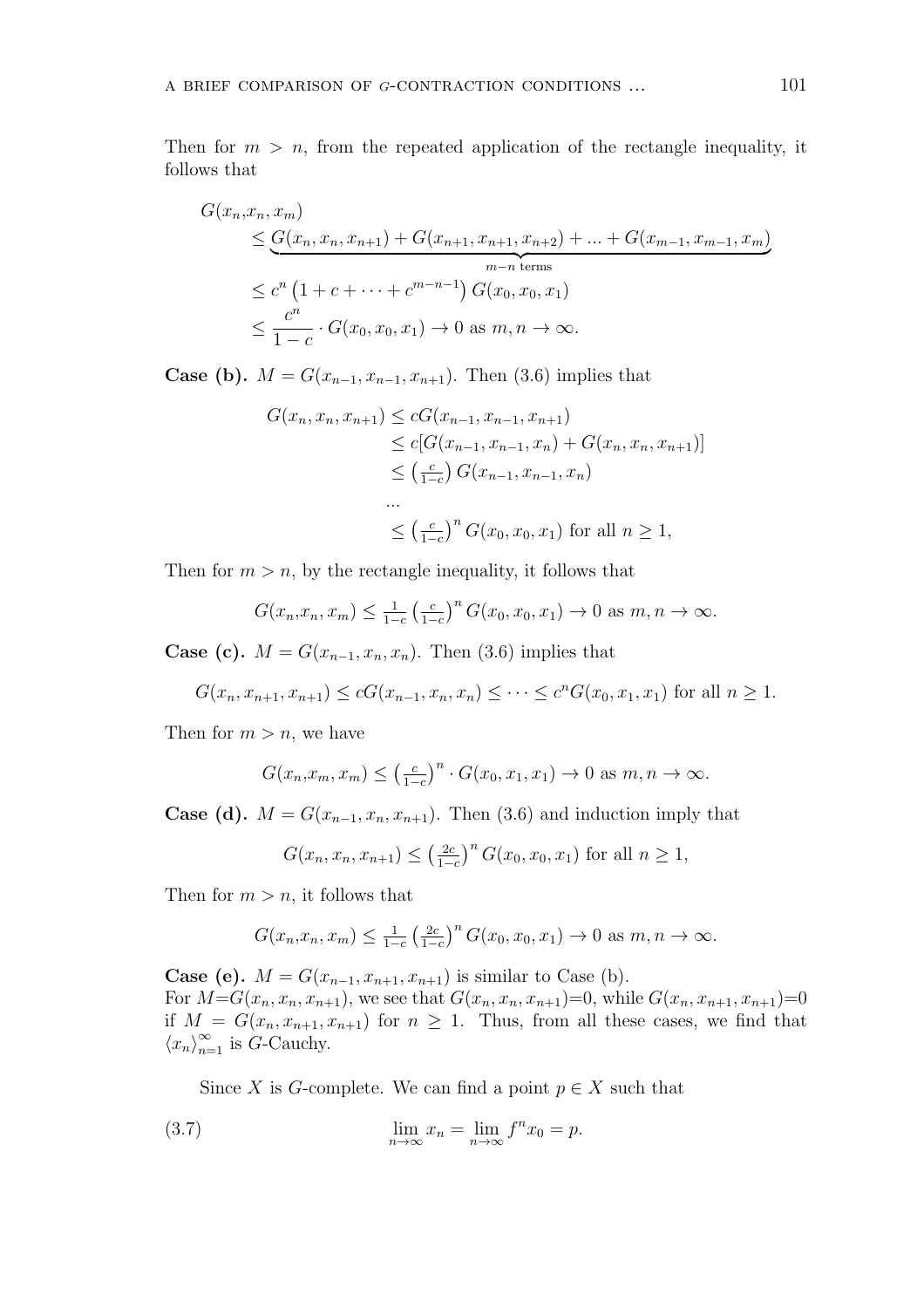Now, writing  $x = x_{n-1}$ ,  $y = z = p$  in (3.2), we obtain

(3.8) 
$$
G(x_n, fp, fp) = G(fx_{n-1}, fp, fp) \le cD(x_{n-1}, p, p).
$$

Applying the limit as  $n \to \infty$  in (3.8) and then using (3.7) and (1.1), it follows that

$$
G(p, fp, fp) \le c \max\{G(p, p, fp), G(p, fp, fp)\}\le 2c G(p, fp, fp)
$$

If  $p \neq fp$  in this, then (G2) would give

$$
0 < G(p, fp, fp) \leq 2c \ G(p, fp, fp) < G(p, fp, fp),
$$

which is a contradiction, since  $0 < 2c < 1$ . Therefore  $fp = p$ , showing that p is a fixed point of *f*. The uniqueness of the fixed point follows easily from (3.2), (G2) and (1.1).

**Continuity at** *p***:** Suppose that  $\langle p_n \rangle_{n=1}^{\infty}$  is such that

$$
\lim_{n \to \infty} p_n = p.
$$

Writing  $x = p_n$  with  $y = z = p$  in (3.2), and using (G5), we get

(3.10) 
$$
G(fp_n, p, p) = G(fp_n, fp, fp) \le cD(p_n, p, p) \le cP,
$$

where

$$
P = \max\{G(p_n, p_n, fp_n), G(p_n, p_n, p), G(p_n, fp_n, fp_n),\n \}G(p_n, fp_n, p), G(p_n, p, p), G(fp_n, fp_n, p), G(fp_n, p, p)\}.
$$

Here again we discuss different cases:

**Case (a).** Suppose that  $P = G(p_n, p_n, fp_n)$ . Then (3.10) and (G5) imply that

$$
G(fp_n, fp, fp) \le cG(p_n, p_n, fp_n) \le c[G(p_n, p_n, p) + G(p, p, fp_n)] \le \frac{c}{1-c}G(p_n, p_n, p)
$$

Proceeding the limit as  $n \to \infty$  in this, it follows that  $G(fp_n, fp, fp) \to 0$ . In other words,  $\lim_{n\to\infty} f p_n = f p = p$ , proving that *f* is continuous at *p*.

**Case (b).** Suppose that  $P = G(p_n, fp_n, fp_n)$ . Then

$$
G(fp_n, fp, fp) \leq cG(p_n, fp_n, fp_n) \leq 2cG(p_n, p_n, fp_n)
$$

and the continuity follows from Case (a).

**Case (c).** Suppose that  $P = G(p_n, fp_n, p)$ . Then

$$
G(fp_n, fp, fp) \le cG(p_n, fp_n, p) \le c[G(p_n, p, p) + G(p, fp_n, p)] \le \frac{c}{1-c}G(p_n, p, p).
$$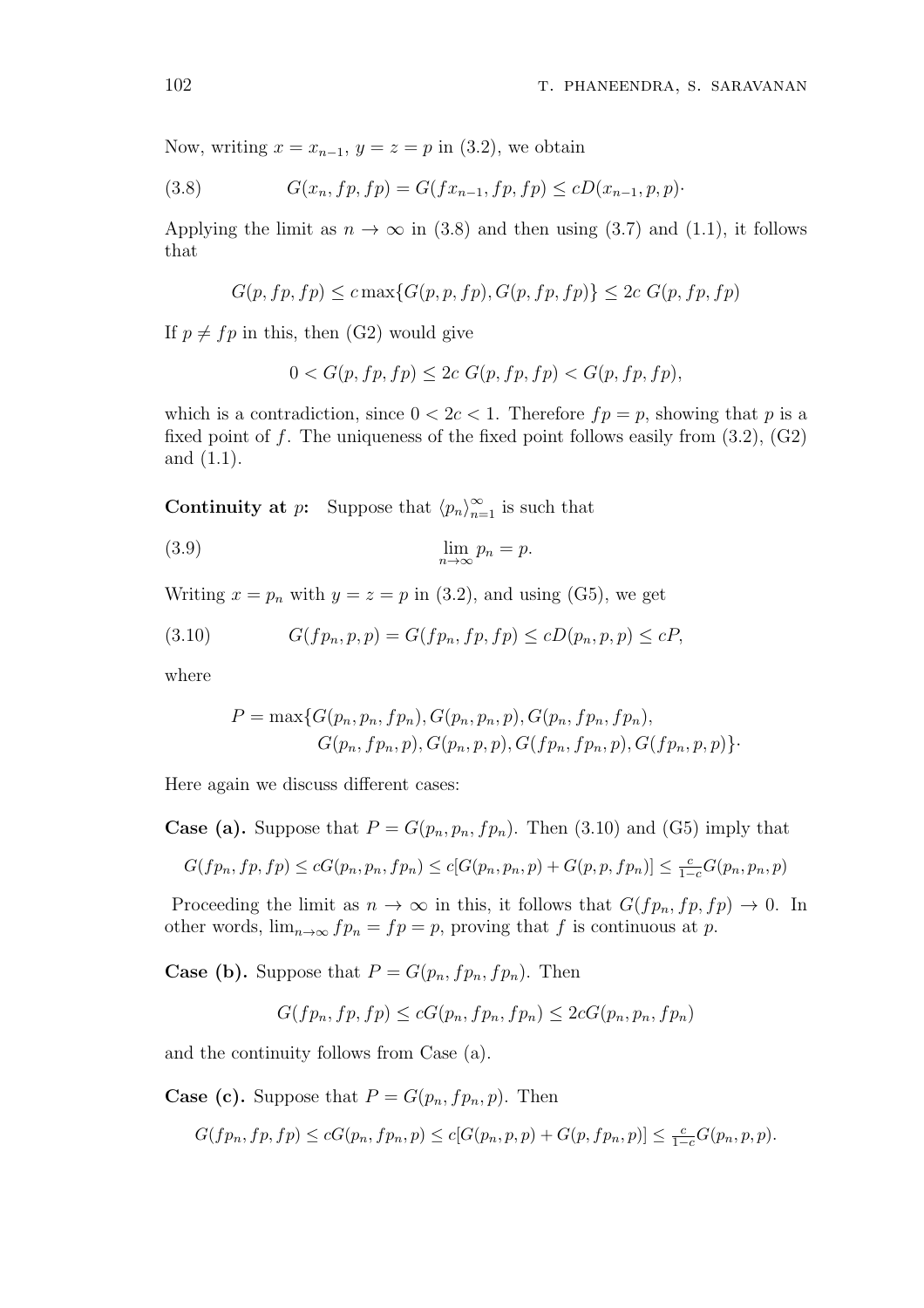and the continuity follows as in Case (a).

**Case (d).** Suppose that  $P = G(fp_n, fp_n, p)$ . Then

$$
G(fp_n, fp, fp) \leq cG(fp_n, fp_n, p) \leq 2cG(fp_n, p, p)
$$

and the continuity follows again from Case (a).

If  $P = G(p_n, p_n, p)$  or  $G(p_n, p, p)$ , it easily follows that  $G(fp_n, fp, fp) \rightarrow 0$  as  $n \to \infty$ , in view of (3.9). Finally, if  $P = G(fp_n, p, p)$ , the continuity is obvious.

#### **4. Corollaries and discussion**

First, we have

**Corollary 4.1 (Mohanta [1], Theorem 3.7)** *Let* (*X, G*) *be a complete G-metric space and f be a self-map on X satisfying*

(4.1) 
$$
G(fx, fy, fz) \le k \max A_f(x, y, z) \text{ for all } x, y, z \in X,
$$

*where*

$$
A_f(x, y, z) = \{G(x, fx, fx), G(y, fy, fy), G(z, fz, fz), G(x, fy, fy),G(y, fz, fz), G(z, fx, fx), G(x, fz, fz), G(y, fx, fx),G(z, fy, fy), G(x, fy, fz), G(y, fz, fx), G(z, fx, fy),G(x, y, fz), G(y, z, fx), G(z, x, fy), G(x, y, z)\}
$$

and  $0 < k < 1/3$ . Then f has a unique fixed point p and f is G-continuous at p Since  $A_f(x, y, z) \subset E_f(x, y, z)$ , the corollary follows from Theorem 3.1.

**Theorem 4.1 (Vats et al. [5])** *Suppose that* (*X, G*) *is a complete G-metric space and f, a self-map on X satisfying*

(4.2) 
$$
G(fx, fy, fz) \le k \max B_f(x, y, z) \text{ for all } x, y, z \in X,
$$

*where*

$$
B_f(x, y, z) = \{G(x, fx, fx), G(x, fy, fy),
$$
  
\n
$$
G(x, fz, fz), G(y, fy, fy), G(y, fx, fx),
$$
  
\n
$$
G(y, fz, fz), G(z, fz, fz), G(z, fx, fx))
$$

*and* 0 *≤ k <* 1*/*2*. Then f will have a unique fixed point p and f is G-continuous at p.*

Since  $B_f(x, y, z) \subset E_f(x, y, z)$ , this corollary also follows from Theorem 3.1.

We conclude the paper with the following remarks: